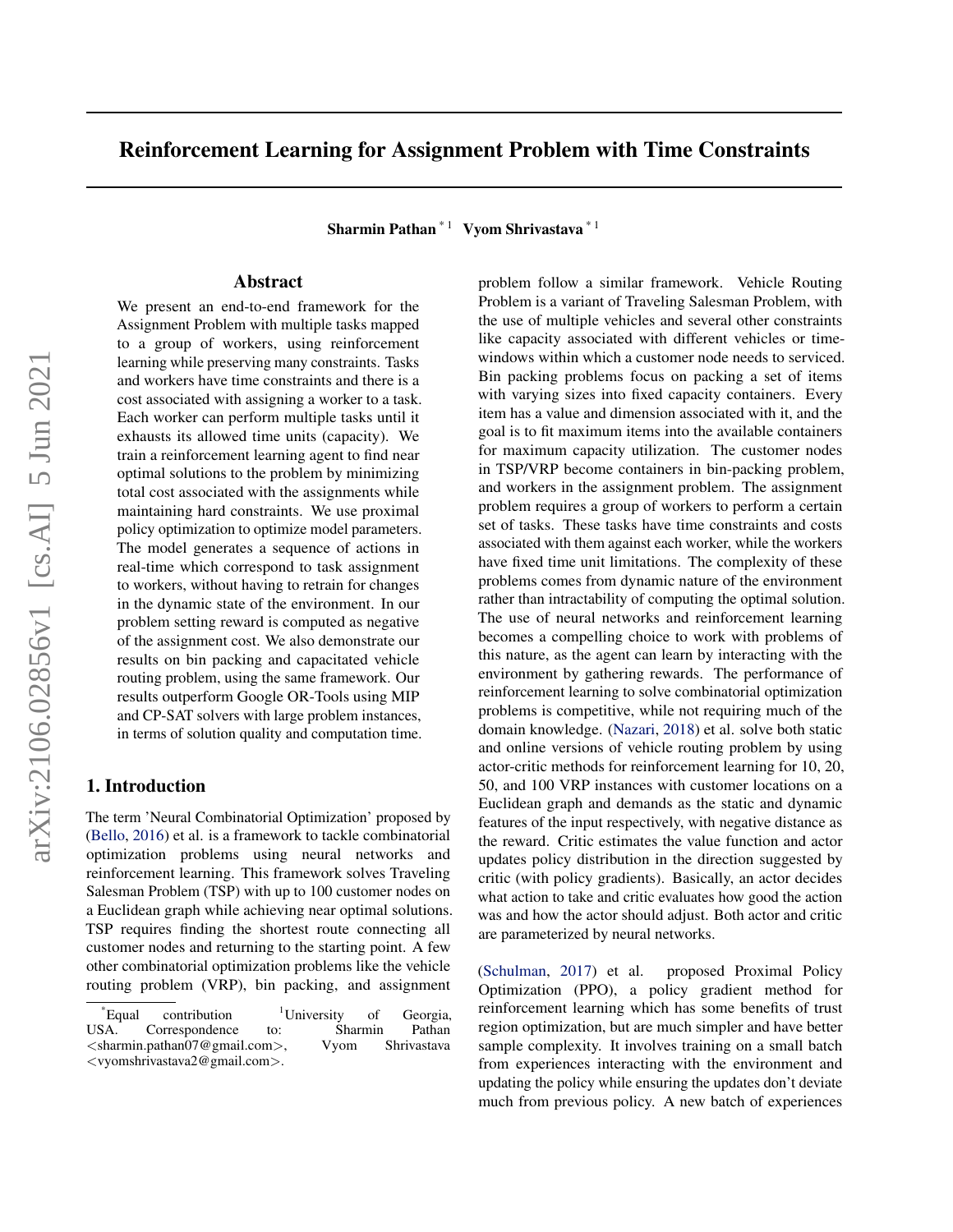is used for every update. In our framework, we use PPO for policy optimization in conjunction with actor-critic methods. The actor is trained to study environment state inputs characterized by effort required for a task and available time units with a worker. Critic estimates the value function based on costs measured by the cumulative cost associated with task-worker combination. The reinforcement learning agent learns this policy to produce solutions with minimal workers, thereby reducing costs. With every action taken, the policy compares it with another action to compute advantage of one action over another for the given environment state.

We propose a framework to solve the Assignment Problem with fixed time constraints using reinforcement learning to plan most cost-effective task assignments to worker groups. We also experiment with bin-packing to maximize available container utilization increasing associated value, and capacitated vehicle routing problem to plan multi-stop routes with least number of vehicles and shortest path, to eventually reduce transportation costs from geographically distributed customer locations. This framework has the potential to be applied more generally to combinatorial optimization problems. We formulate the problem as Markov Decision Process (MDP) for modeling a series of actions for decision making given the state of the environment. The environment state is characterized by the static and dynamic elements, and time constraints within which the nodes (workers/containers/customers) need to be serviced. The environment is continuously evolving until a termination condition is met. Selecting what node to service next is the action to be taken by the agent given current state of the environment. With every action taken, the agent accumulates a reward, with the goal of finding the most cost-effective value-driven solution.

With traditional heuristic approaches or when modeling on static instance-specific environments, a policy needs to be trained for every instance separately. Changes to the state would require to build solutions from scratch. For the assignment problem, we model on a dynamic environment where the task efforts and available worker time units change over time. Every task has a worker eligibility based on what type of worker can service the task. The trained policy can thus perform well on instances sampled from the same distribution. It can accommodate changes to the dynamic elements and can automatically adapt to the solution. The policy suggests best possible worker-task combinations by finding a solution with minimal cost and least number of workers. A worker can accept tasks until it runs out of available time units and other constraints. The process continues until there are no more tasks to be performed.

### 2. Problem Formulation

We focus on the Assignment Problem as our main design and use bin packing and capacitated vehicle routing as an extension to our experiments. The objective is to maximize rewards and using minimum workers / bins / vehicles. In the real world setting, it is more important to reduce total number of worker / bins / vehicles used, as these come with fixed capacities at fixed costs.

#### 2.1. Assignment Problem

We define an environment state-action pair for the assignment problem with time constraints. The environment state is dynamically evolving with every action taken. In our problem setting, we define our environment state by a set of input features for every task  $X = \{x^i, i = 1, 2, ..., n\},\$ and for every worker  $Z = \{z^j, j = 1, 2, ..., m\}$ . These features are characterized by dynamic elements of the inputs over time, which is the effort (time units) for selected task and available time units with a worker. Every time a task  $x^i$  is completed by worker  $z^j$ ,  $x^i$  effort is set to 0, and  $z^{j}$  available time units are updated. The environment state keeps evolving until the termination condition is met (all tasks are completed). For a given task, the agent selects a worker node eligible to service from a pool of different workers available.

We allow a worker to perform multiple tasks. Once a worker runs out of available time units or cannot service additional tasks due to other constraints, it is skipped for further tasks. The available set of actions at  $t = 0$  with m worker nodes are  $Y = \{y^k, k = 1, 2, ..., m\}$ . Not every worker is assigned a task if a subset of workers can finish off all tasks. The agent keeps producing a sequence of actions for evolving states until the termination condition is satisfied. We define the termination condition as, when all tasks have been completed.  $cost_t$  is the sum of cost over time.

Once a worker  $z^j$  finishes task  $x^i$ ,

$$
cost_t = calculate\_cost(x_t^i, z_t^j)
$$

$$
z_{t+1}^j = z_t^j - x_t^i
$$

$$
x_{t+1}^i = 0
$$

We use a masking scheme that masks all worker nodes not eligible to service current set of tasks. These masked nodes include  $(i)$  worker nodes with zero available time units  $(z_t^j = 0)$  and (ii) worker nodes with available time units less than minimum value of current task efforts  $(X)$ . The calculate cost(task, worker) gives cost associated with the worker  $z^j$  performing task  $x^i$ . We do not explicitly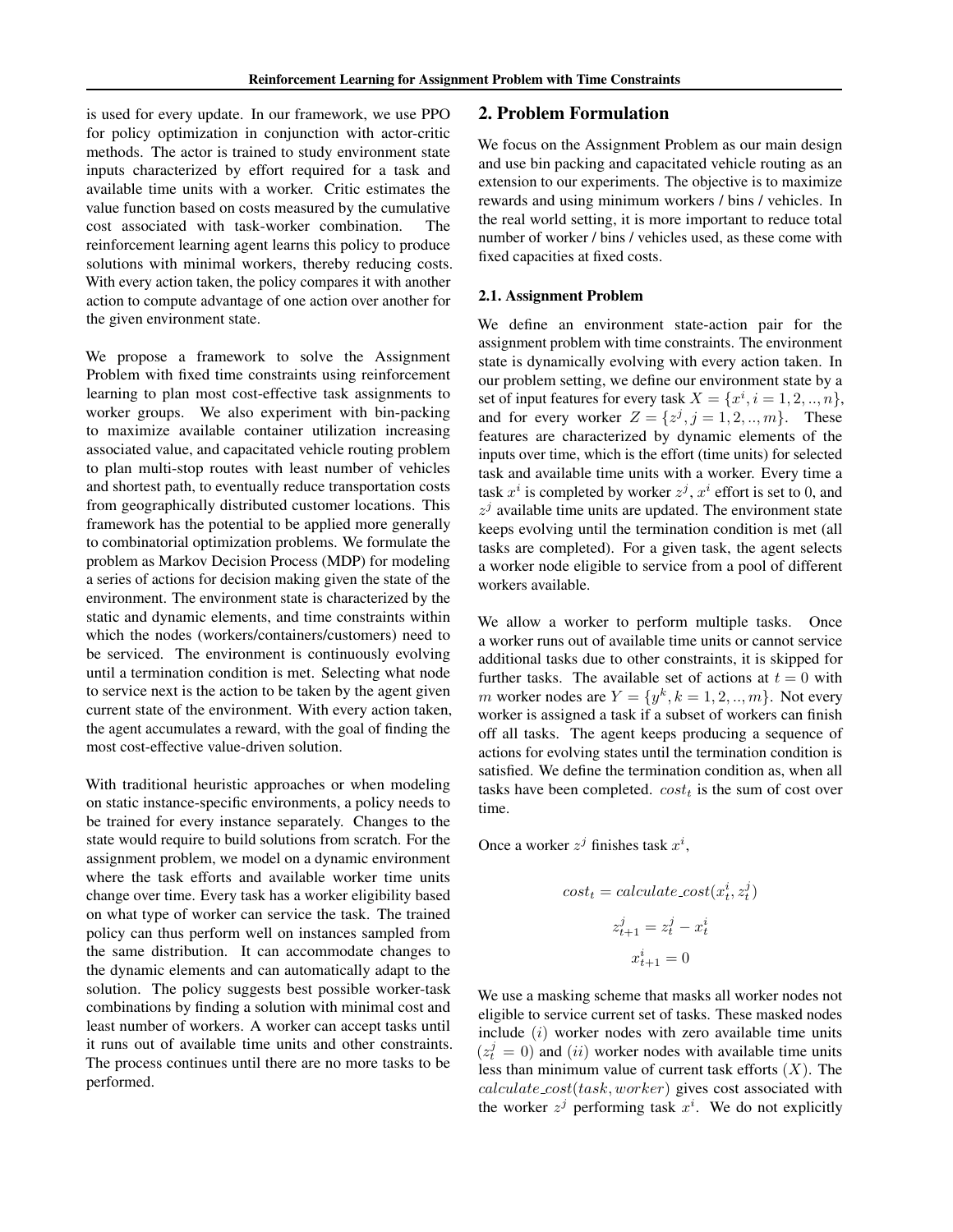<span id="page-2-0"></span>

Figure 1. A schematic representation of our proposed network architecture. We extract features from the dynamic elements of environment state, concatenate it with current time (t) and last completed task node  $(x_{t-1}^i)$ , and finally mask  $(m_t)$  the non-serviceable customer nodes.

provide cost values to the model as input. Cost values are provided in reward formulation for the model to learn from. For the reward setting, we use negative of cost value and number of workers as the total reward. This eliminates the need to explicitly provide a cost matrix as input to the model. This reward works as feedback to the agent. The agent finds an optimal policy by maximizing rewards while satisfying problem constraints. The optimal policy  $\pi^*$  will generate the optimal solution with probability 1. Our goal is to make  $\pi$  as close to  $\pi^*$  as possible.

#### 2.2. Bin Packing

The bin packing environment state is defined by a collection of *n* items of varying weights  $X = \{x^i, i = 1, 2, ..., n\},\$ and bins with capacities  $Z = \{z^j, j = 1, 2, ..., m\}$ . The problem is to fit maximum items into minimum bins while maximizing total value, with  $m$  total available bins. Value is computed in the reward formulation. Bins that run out of capacity are masked. The available set of actions at  $t = 0$ with m bins are  $Y = \{y^k, i = 1, 2, ..., m\}$ . The environment is evolving with the sequence of actions taken by the agent until the termination condition is met.

#### 2.3. Capacitated Vehicle Routing

In the capacitated vehicle routing problem setting, our input features are characterized by customer demands  $X = \{x^i, i = 1, 2, ..., n\}$ , and vehicles with capacities  $Z = \{z^j, i = 1, 2, ..., m\}$ . The problem setting is similar to assignment problem and bin packing, to service maximum demands using minimum vehicles. Objective is to maximize reward which is the negative of distance between geographically distributed customer nodes. Vehicles that run out of capacity are masked. The available set of actions at  $t = 0$  with m vehicles are  $Y = \{y^k, k = 1, 2, ..., m\}$ . The environment is evolving with the sequence of actions taken

by the agent until the termination condition is met.

# 3. Network architecture

In our framework, we use proximal policy optimization (PPO) for policy optimization in conjunction with actorcritic methods. Both actor and critic are parameterized by neural networks. The advantage function basically decides how much better off it is to take a specific action. In our assignment problem, it decides among a choice of available worker nodes. We transform current reward with the future reward along with a discount factor  $\gamma = 0.99$  and maintain an experience buffer of length 1000. We set the learning rate to 1e-4 with a decay of 0.001. We lower the learning rate as the problem size grows. Lower learning rate greatly stabilizes training. Loss clipping  $(\epsilon)$  is set to 0.2 as the tolerance for policy updates for how much we are willing to deviate from the previous policy. Using this we ensure the policy lies within the trust region, where the local approximations of the policy are accurate. With reward from current state as  $r_t$ , value function from current state as  $V(X_t)$ , and value function from future state as  $V(X_{t+1})$ , the Generalized Advantage Estimation (GAE) for our advantage function is,

$$
GAE = r_t + \gamma \cdot V(X_{t+1}) - V(X_t)
$$

Let  $\pi_{new}$  be the new policy,  $\pi_{old}$  the old policy. Loss for the actor network is computed as follows:

$$
ratio = [\log \pi_{new} - \log \pi_{old}] \cdot \exp()
$$

$$
r\_gae = (ratio \cdot GAE)
$$

$$
l\_gae = loss\_clipping(ratio, 1 - \epsilon, 1 + \epsilon) \cdot GAE)
$$

$$
actor\_loss = min(r\_gae, l\_gae)
$$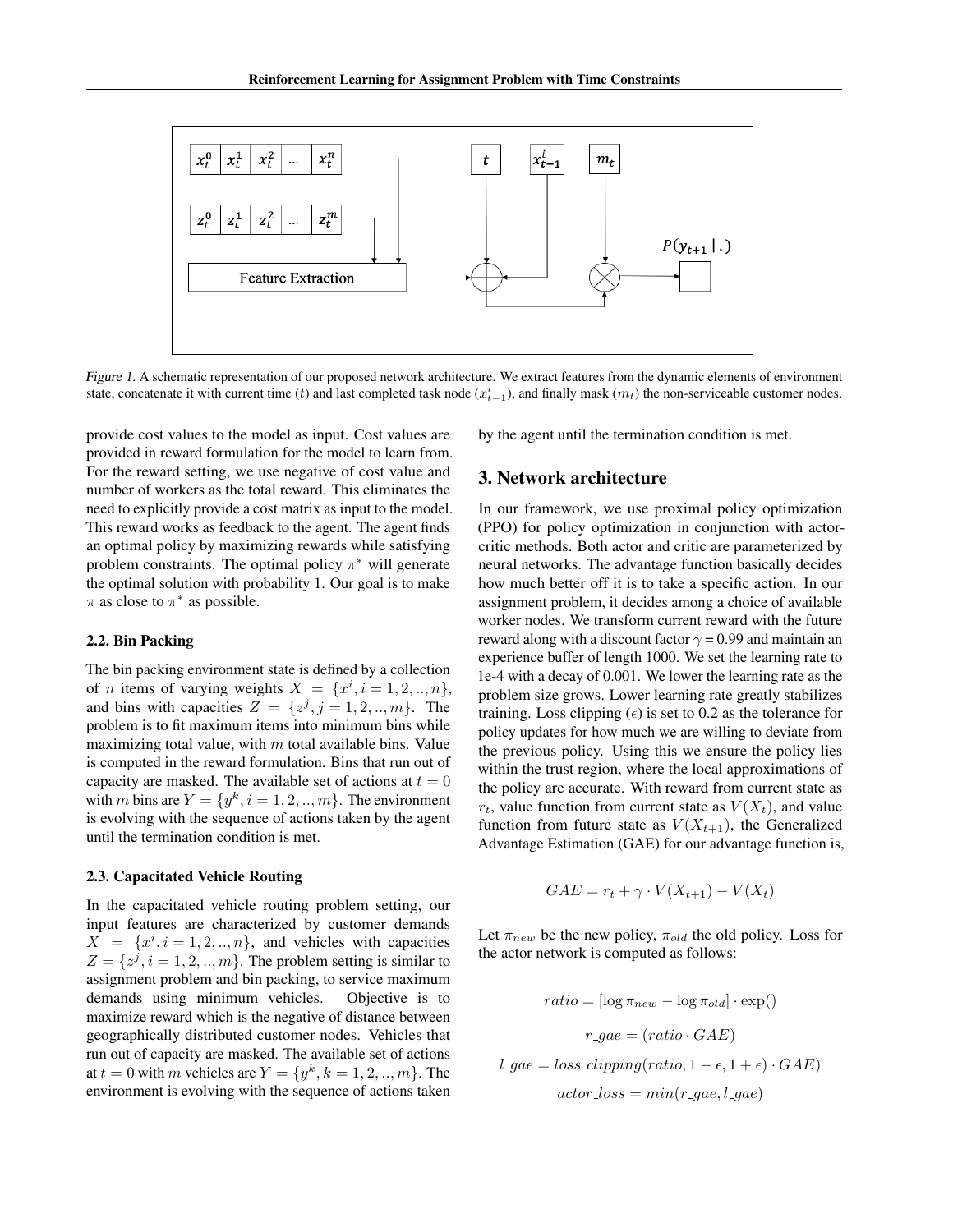|                  |                  | Google OR-Tools    |      | <b>Our Framework</b> |      |
|------------------|------------------|--------------------|------|----------------------|------|
| AP Instance      | Workers assigned | Solution time Cost |      | Solution time        | Cost |
| AP <sub>10</sub> | 3                | 0.000169           | 1240 | 0.000264             | 1240 |
| AP <sub>20</sub> | 6                | 0.400000           | 1582 | 0.000522             | 1582 |
| AP30             | 11               | 11.250000          | 2264 | 0.001090             | 2142 |
| AP40             | 14               | 67.230000          | 3528 | 0.001110             | 3528 |
| AP <sub>50</sub> | 17               | 103.000000         | 9850 | 0.001580             | 8800 |

<span id="page-3-0"></span>Table 1. A comparison of costs, and solution times using Google OR-Tools and our framework for AP10, AP20, AP30, AP40, and AP50 instances. Solution time is in minutes. Solution time for our framework is recorded after training the model.

Table 2. A comparison of assignment costs, and solution times using Google OR-Tools and our framework after updating time efforts of 5 tasks in AP30 instance. Solution time is in minutes. Updated task efforts doesn't require retraining our RL framework.

|               |                                                        | Google OR-Tools |  | <b>Our Framework</b> |  |
|---------------|--------------------------------------------------------|-----------------|--|----------------------|--|
| AP Instance   | Workers assigned Solution time Cost Solution time Cost |                 |  |                      |  |
| updated AP 30 | 10                                                     | 12.327 2.752    |  | 0.001090 2592        |  |

Figure [1](#page-2-0) illustrates our proposed model. We use a simple neural network architecture for the actor and critic. The actor and critic architectures are identical, input to which is the environment state defined by task efforts and worker's available time units (capacity), current time and last task completed. The state input is then fed to a one dimensional convolution with 128 filters followed by a dense layer with 128 units. Current time and last performed task inputs are followed by two dense layers with 128 units. Final layer to the actor network is a dense layer with total workers units and softmax activation. The final layer to actor network further goes through a masking layer which masks  $(i)$  worker nodes with zero available time units (capacity) and,  $(ii)$  worker nodes with available time units (capacity) less than minimum value of current task efforts. We tried setting penalties for when the model makes a wrong decision and selects an invalid node, but masking facilitated faster training and convergence as the model has less options to learn from. When training, the actor has two additional inputs, another action and advantage to compare with the current prediction. Final layer to critic network is a 1 unit dense layer for the value function. The actor network uses proximal policy optimization loss function and critic uses mean squared error. We train the actor-critic networks for 20 epochs on every episode with a batch size of 256. By adding current time and last task completed as one of the inputs to actor and critic networks, we eliminate the need for an RNN LSTM decoder to encode sequence information.

# 4. Experiments

A typical assignment problem is to find an optimal assignment of tasks to a group of workers that minimizes the cost of these assignments. Several variants of the problem with additional constraints have been studied which include assignments across different teams of workers with a limit on number of tasks a team can complete, or a certain group of workers is eligible to undertake a task. Another form is when tasks have associated time constraints. We experiment with worker eligibilities across tasks with time constraints. We allow workers to undertake multiple tasks until it runs out of available time units (capacity). We make an initial split of worker nodes according to eligibility across tasks. All workers that are eligible to undertake a task are clustered together and the framework finds optimal assignments for that cluster. This now repeats fresh for the next cluster which has a different vehicle eligibility. We compare our results against Google OR-Tools. [\(ortools,](#page-5-0) [2018\)](#page-5-0) uses MIP and CP-SAT solver variants to solve the problem and we compare results against the best versions.

We use randomly generated tasks with time efforts and workers with capacities. We generate samples with 10, 20, 30, 40, 50 tasks, where the available worker nodes equal number of tasks with additional 2 worker nodes. The worker capacities are set to 15, and task time efforts are randomly generated with a cap at 15. We remove a worker node when it runs out of capacity or can no longer service additional tasks due to other constraints. We do not explicitly provide cost matrix to our framework, this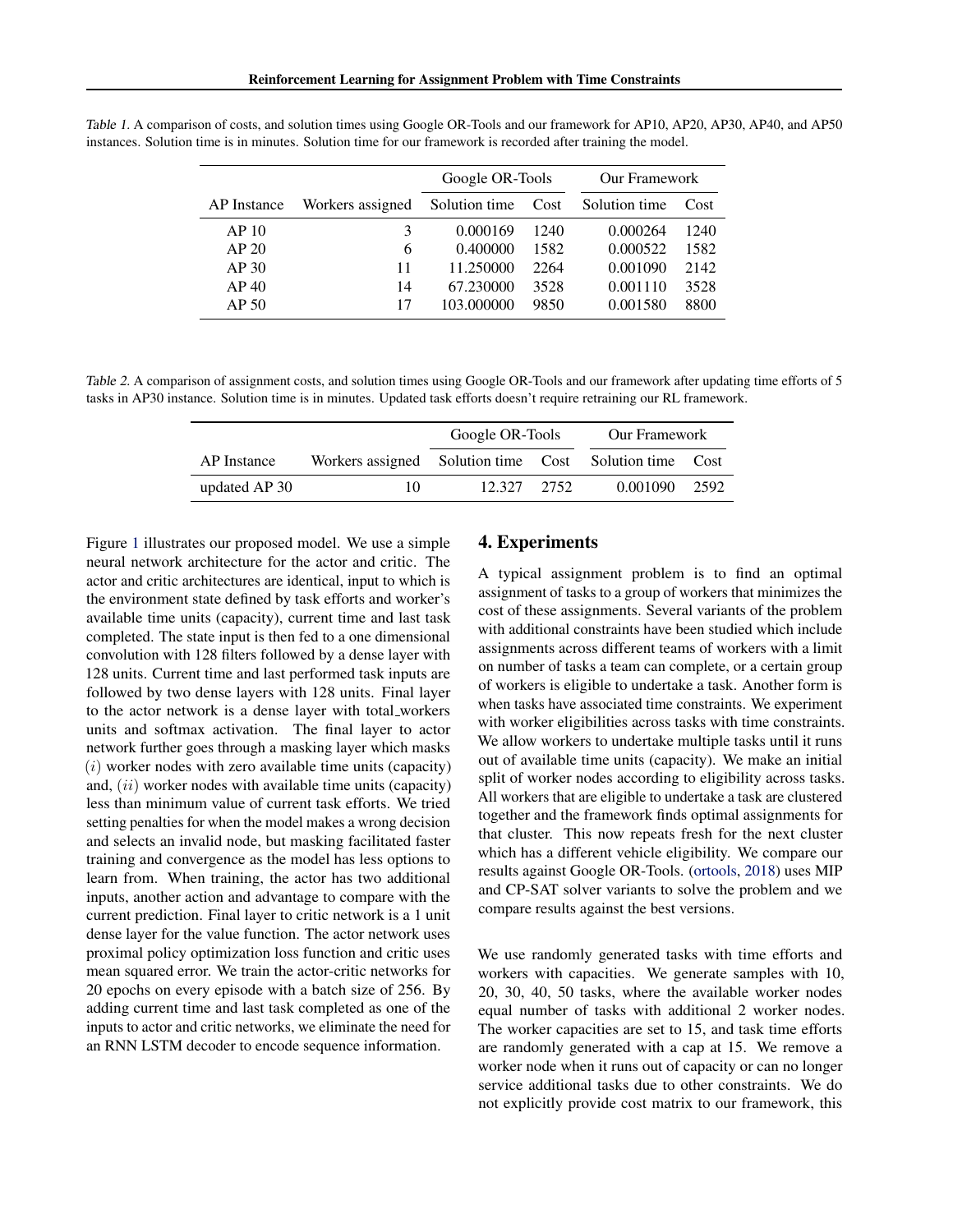Table 3. Assignment costs on AP10 instance by increasing time efforts of every task by 5 units using Google OR-Tools and our pretrained policy on AP10 instance.

|               | <b>Assignment Cost</b> |                      |  |
|---------------|------------------------|----------------------|--|
| Tasks updated | Google OR-Tools        | <b>Our Framework</b> |  |
| 1             | 1288                   | 1288                 |  |
| 2             | 1316                   | 1338                 |  |
| 3             | 1350                   | 1344                 |  |
| 4             | 1350                   | 1350                 |  |
| 5             | 1372                   | 1332                 |  |
| 6             | 1400                   | 1392                 |  |
| 7             | 1400                   | 1400                 |  |
| 8             | 1420                   | 1437                 |  |
| 9             | 1461                   | 1457                 |  |
| 10            | 1494                   | 1520                 |  |

is part of the reward formulation for the model to learn. Before starting with a solution, we give priority to tasks with time efforts equal to worker capacity, leaving less combinations for the model to try. So now the model has to find assignments only for the remaining workers and tasks. Table [1](#page-3-0) illustrates the solution times and resulting assignment costs for our experiments

Next, we modify task efforts of randomly selected 5 tasks in our AP30 instance and make predictions using Google OR-Tools and our reinforcement leaning framework. With Google's OR Tools and other traditional heuristic approaches, even modifying demand of a single customer node requires to build solutions from scratch. As shown in Table [2,](#page-3-0) OR Tools require another 12 minutes to build a solution for the same task nodes. Task time effort being the dynamic element in our framework's environment state, the previously trained policy can perform well on instances sampled from the same distribution. It accommodates these updates to task efforts and automatically adapts to a solution without the need to retrain the policy. Similarly, new tasks can replace already serviced tasks in our environment state and the previously trained policy can still make optimal predictions.

We increase time efforts of task nodes by 5 units on AP10 instance from Table [2](#page-3-0) and record total cost using Google OR-Tools. We then use our pretrained policy and make predictions on these updated task efforts. As shown in Table 3, we increase time effort of one task node by 5 units per iteration. OR-Tools converges to an optimal solution and we use it as a baseline to monitor if our pretrained policy makes optimal predictions with updates to the dynamic elements. There is no definite pattern as to how often a pretrained policy would make optimal predictions, but it does most of the times. Also, for larger AP instances where OR-tools fail to achieve near-optimal solutions, our framework with a pretrained policy achieves better solutions as experimented with AP 30 instance in Table [2.](#page-3-0)

Similar experiments from Table [2](#page-3-0) follow for bin packing problem and vehicle routing problem as illustrated in Table 4 and Table 5 respectively. The results show our framework can be generalized across different environment types of combinatorial optimization. The trained policy can thus perform well on instances sampled from the same distribution. It can accommodate changes to the dynamic elements and can automatically adapt to the solution.

Table 4. Total value on BIN10 instance by increasing weights of every item by 5 units using Google's OR-Tools and our pretrained policy on BIN10 instance.

|                           | <b>Total Value</b> |                      |  |
|---------------------------|--------------------|----------------------|--|
| Demands updated  OR-Tools |                    | <b>Our Framework</b> |  |
| 1                         | 395                | 395                  |  |
| 2                         | 409                | 421                  |  |
| 3                         | 451                | 444                  |  |
| 4                         | 532                | 516                  |  |
| 5                         | 612                | 620                  |  |
| 6                         | 649                | 663                  |  |
| 7                         | 815                | 809                  |  |
| 8                         | 820                | 814                  |  |
| 9                         | 834                | 828                  |  |
| 10                        | 850                | 845                  |  |

Table 5. Distance traveled on VRP10 instance by increasing demands of every customer by 5 units using Google's OR-Tools and our pretrained policy on VRP10 instance.

|                 | <b>Total Distance</b> |                      |  |
|-----------------|-----------------------|----------------------|--|
| Demands updated | OR-Tools              | <b>Our Framework</b> |  |
| 1               | 4496                  | 4816                 |  |
| 2               | 5112                  | 5112                 |  |
| 3               | 5240                  | 5240                 |  |
| 4               | 5240                  | 5315                 |  |
| 5               | 5432                  | 5432                 |  |
| 6               | 5432                  | 5432                 |  |
| 7               | 5432                  | 5560                 |  |
| 8               | 5592                  | 5820                 |  |
| 9               | 6344                  | 6344                 |  |
| 10              | 6800                  | 6800                 |  |